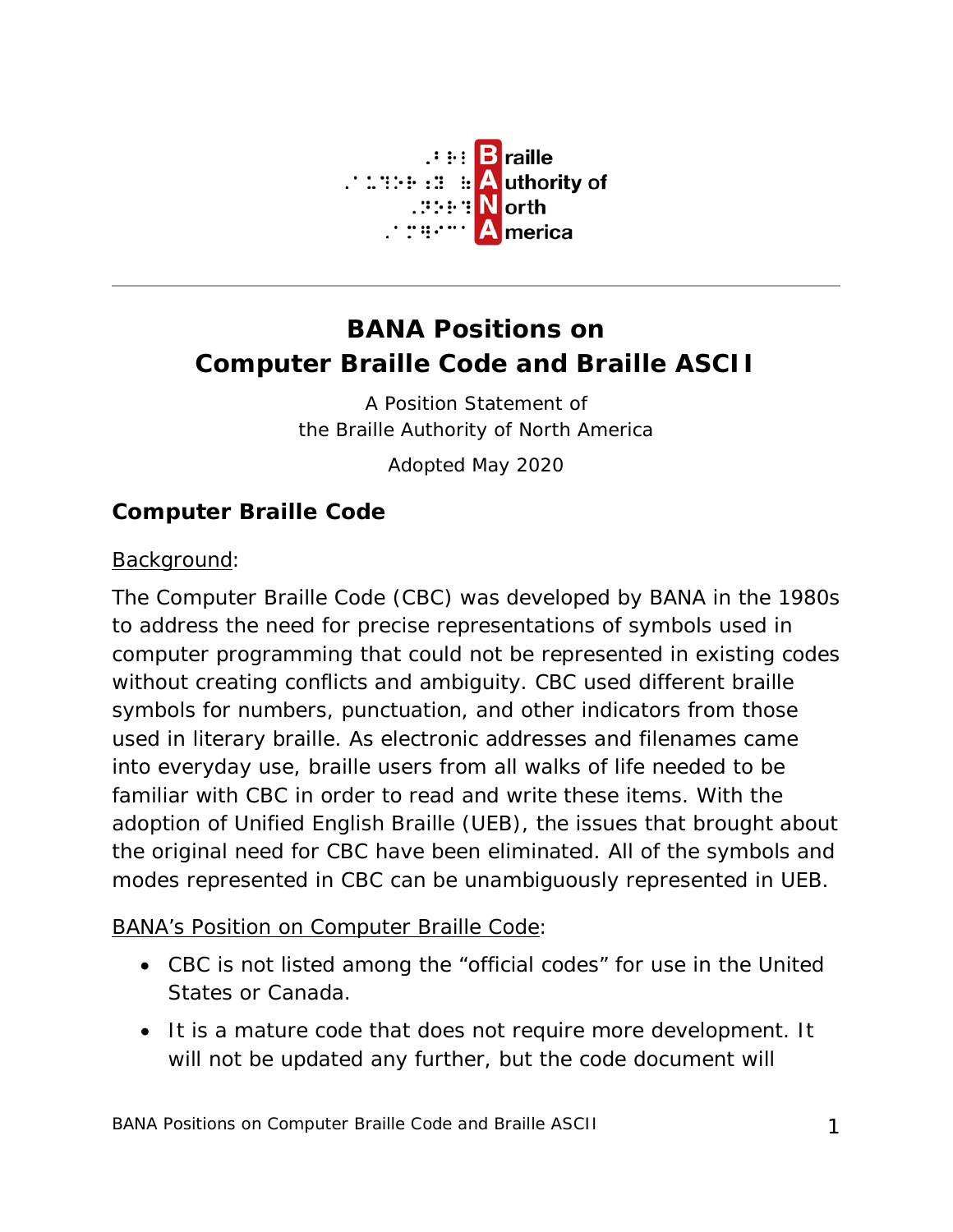remain on the BANA web site in the Archives area for reference. CBC is not taught in courses for transcribers or teachers.

- The braille version of the code document is transcribed in English Braille American Edition (pre-UEB) and will not be updated.
- CBC is no longer used in general braille transcriptions for electronic addresses, filenames, screen shots, etc.
- Specific information about how to transcribe computer-related material in UEB is given in The Rules of Unified English Braille §10.12.3 and in Unified English Braille Guidelines for Technical Material §17.

## **Braille ASCII**

### Background:

Although CBC uses braille ASCII as its basis, the two are not one and the same. Braille ASCII is a means for representing six- and eight-dot braille in a digital format. Six-dot braille is represented with a subset of the ASCII (American Standard Code for Information Interchange) character set which uses 64 of the printable ASCII characters to represent all possible dot combinations in six-dot braille. Eight-dot braille can represent all 256 characters of the ASCII character set (although there has never been a standard for doing this).

#### Six-dot Braille ASCII:

Braille embossers and refreshable braille devices receive their input in six- or eight-dot braille ASCII. Braille translation software can import and export six-dot braille ASCII format. Human braille transcribers sometimes use this format to enter braille directly into a document. It is also used by anyone wishing to display simulated braille in a document or on a web page.

Knowledge and documentation about braille ASCII remain essential, and the best documentation of six-dot braille ASCII is found in the article "Braille ASCII" referenced at the end of this document.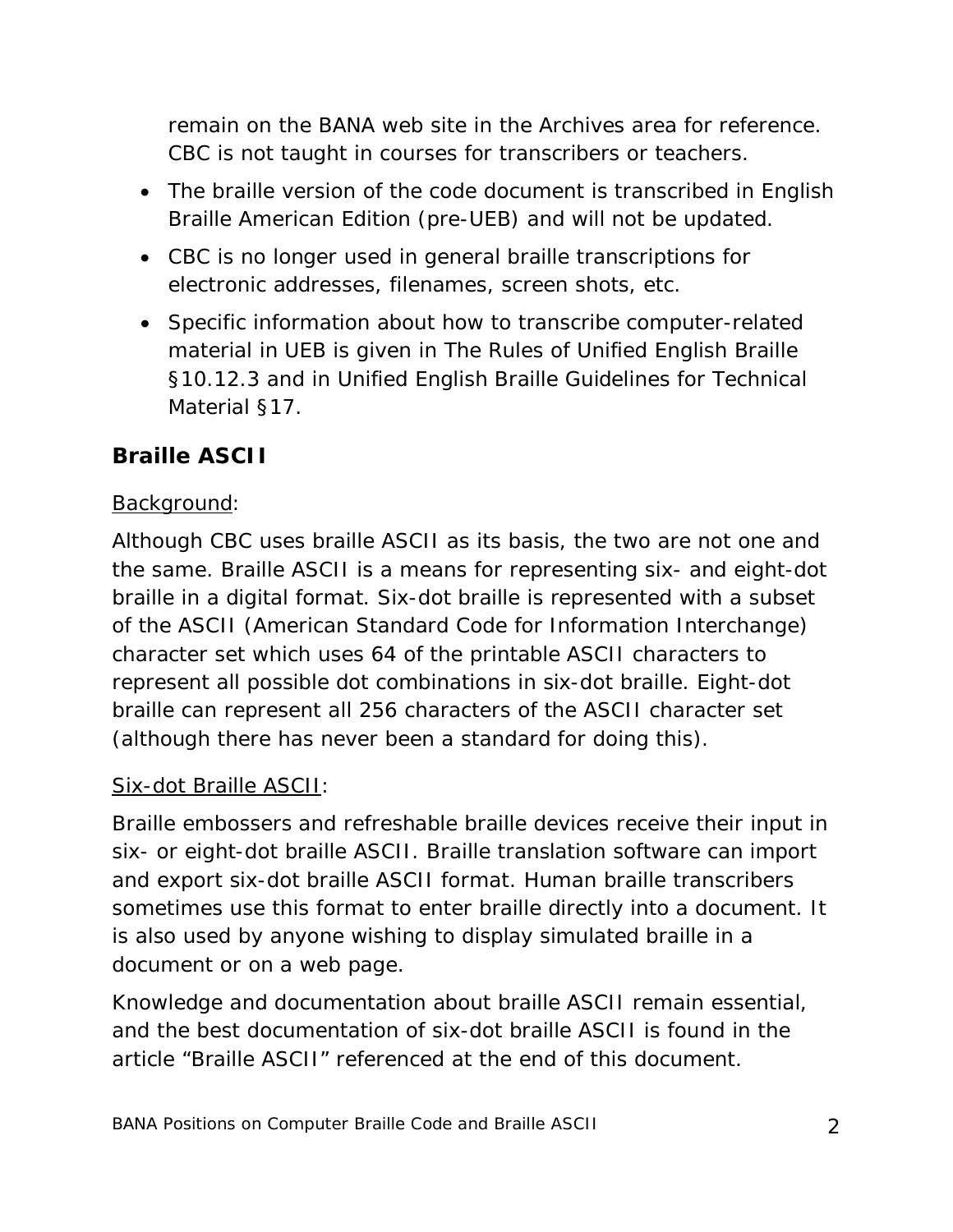### Eight-dot Braille ASCII:

Refreshable braille devices often provide a method, within real-time contracted braille translation, of expanding a single word to display it in uncontracted six- or eight-dot braille. This is useful for clarification of spelling or for editing purposes. Sometimes menu interfaces are also displayed in braille ASCII, and edit fields such as passwords are sometimes required to be typed using braille ASCII. This was a necessary feature to clarify ambiguities in pre-UEB braille. Now, in a UEB context, it can create confusion. When a word is expanded to uncontracted eight-dot braille, all adjoining numbers, punctuation, and other non-alphabetic symbols change to their ASCII representations.

## **BANA's Position on Braille ASCII:**

- To avoid a counterproductive requirement for braille users to be familiar with alternate braille symbols, developers of software for refreshable braille devices should discontinue the use of braille ASCII (sometimes referenced as computer braille) as the default for user interfaces, edit fields, or expanded words *when a UEB translation table is invoked*.
- When words are expanded for editing within UEB, they should be represented in uncontracted braille, retaining the punctuation, capitalization, and other symbols used in contracted braille.
- If use of braille contractions in the presentation of and input for dialog boxes and other user interfaces presents an undue challenge for software development, these interfaces can be read and given input without ambiguity using uncontracted UEB.
- An option to change the user interface to eight-dot braille ASCII should be available to meet the needs of braille users who utilize this method.

## **Further Information**

• The Rules of Unified English Braille and the Unified English Braille Guidelines for Technical Material are available at [www.iceb.org.](http://www.iceb.org/)